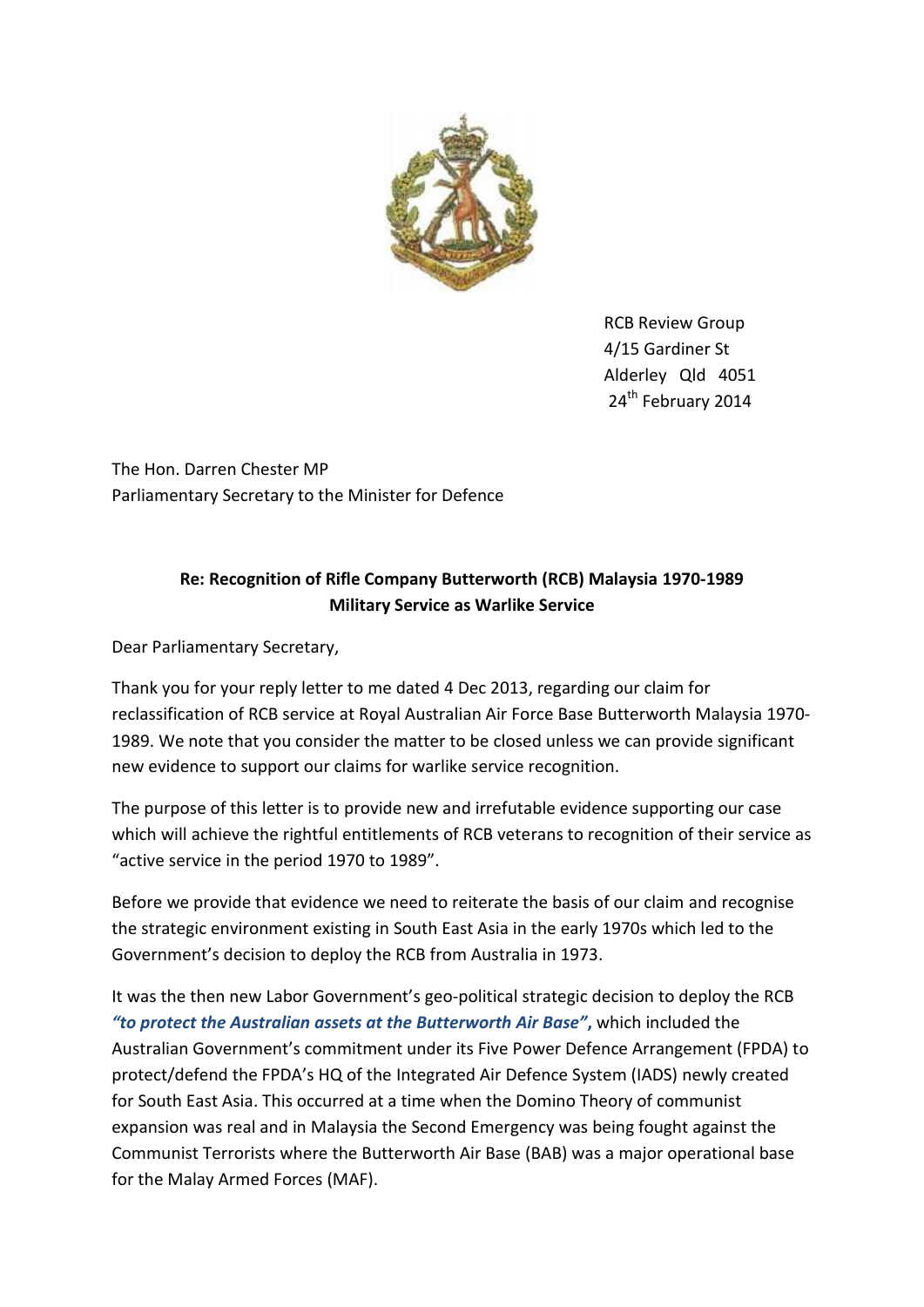In military terms the RCB deployment was for a defence and deterrence purpose with the expectation of combat. Operationally, the deployment met all the criteria for warlike service which allowed certain service entitlements to the troops.

The ongoing RCB deployment was contrary to the newly elected Labor Government's defence strategy of Fortress Australia to bring home to Australia all deployed military forces and discard the then existing Coalition's Forward Defence strategy.

**Therefore, the RCB deployment was promoted deceptively to the Australian people as a training activity and as a result certain military service entitlements were denied. Yet, the evidence is overwhelming that the ongoing deployment was operational as it had been for the entire period in question.**

We believe our new evidence summarised below has not been previously assessed by any RCB Service review panel nor previously presented in support of our claim;

- A. Strategic. The formal **statement** by the former Defence Minister the Hon. Stephen Smith MP on the 10 November 2011 at the meeting of the Council for Security Cooperation in the Asia Pacific that the RCB deployment was for security reasons.
- B. Operational. The following points constitute further evidence at the operational level:
	- 1. The 1975 documents to the Dept of Foreign Affairs and Dept of Air marked Secret, detailing the mortar and rocket attacks on five Malaysian bases.
	- *2.* The "perception of danger" criteria as detailed by Major General Mohr in the *Review of Service Entitlement Anomalies in Respect of SE Asian Service 1955-75.*
	- 3. The unpublished document by Mr. Ken Marsh titled *"Butterworth – not Normal Peacetime Service"*, (attached) is a compact and comprehensive analysis of RCB service including data from numerous un-presented files marked **SECRET** which clearly show the danger posed to the RCB defenders of Butterworth Air Base (BAB).
	- 4. Recognition of service at Ubon Air Base 1965-68 as a precedent, in regards to the "perception of danger".
	- 5. Register of RCB deaths and injuries.

Details of each are provided in the attachment to this letter.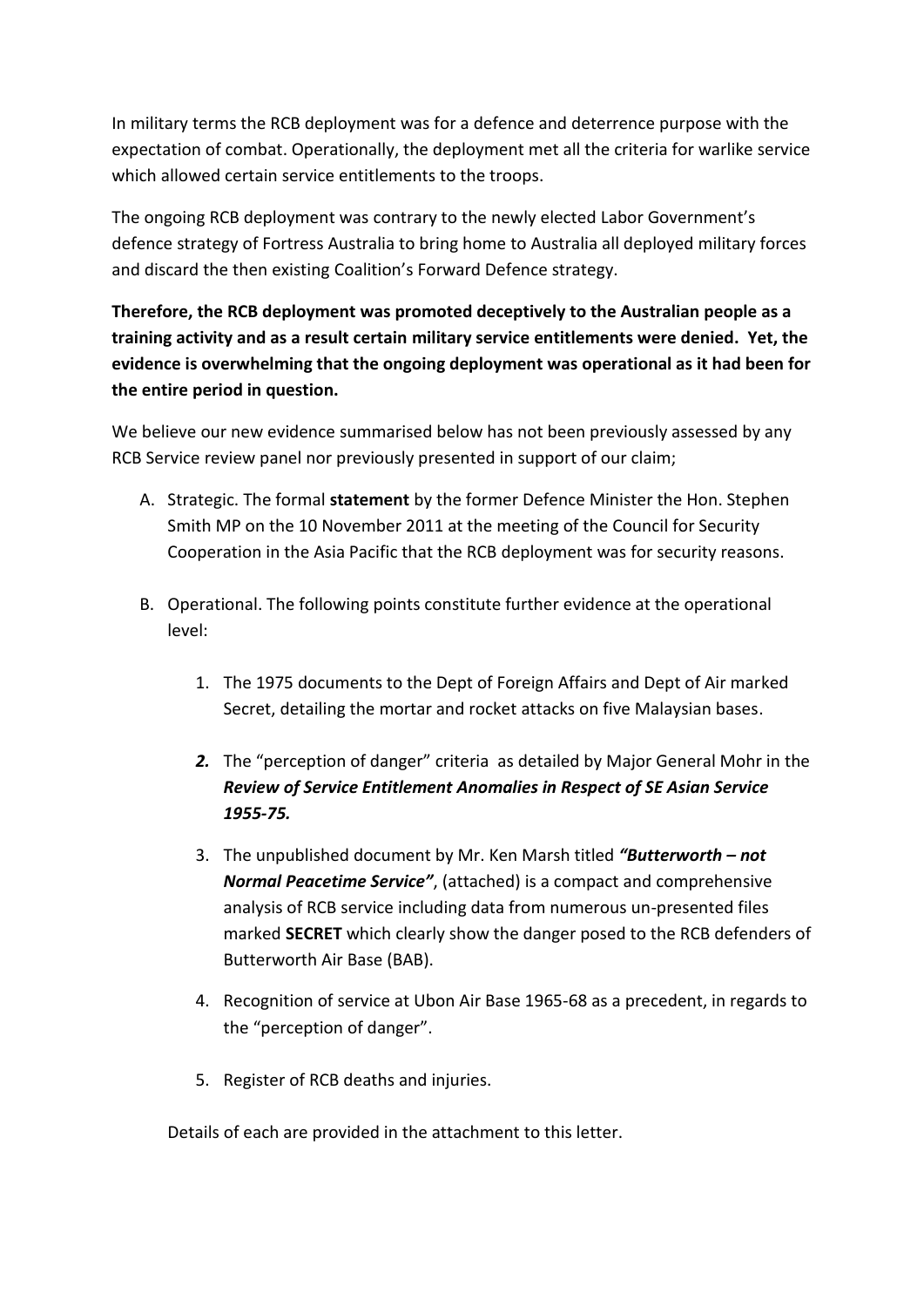We believe this additional evidence will provide sufficient justification for you to re-open the case to upgrade the RCB's military service during the period 1970 to 1989, as defined by the Malaysian Government as the Second Malaysian Emergency, to be warlike service for correct recognition of medallic and DVA entitlements.

There has been numerous correspondence from the Government stating that members of the RCB were never **"allotted for special duty"** in the **"special area"** as required under the appropriate Act. We contend that this was an element of the Government's "deception" to not have the area prescribed for its rightful task and hence access to service entitlements by falsely claiming RCB service to be for peaceful garrison duties and a training activity with the MAF. The Service Chiefs of the Naval, Military and Air Boards at that time met the Government's requirements. RCB should have been correctly **"allotted for special duty"**(strategic defence) in its **"special area"** (Butterworth Air Base).

We further believe the aggregate evidence provided by us in **ALL** our submissions should be the subject of a Parliamentary Enquiry.

We would be pleased to meet with you and your officers to discuss our claim.

Robert Cross Chairman 07 3352 4612 0402 986 454 [squirrel84@bigpond.com](mailto:squirrel84@bigpond.com) 

#### Attachments:

- 1. New Evidence & A Rebuttal
- 2. Unpublished document *"Butterworth – not Normal Peacetime Service*"- Ken Marsh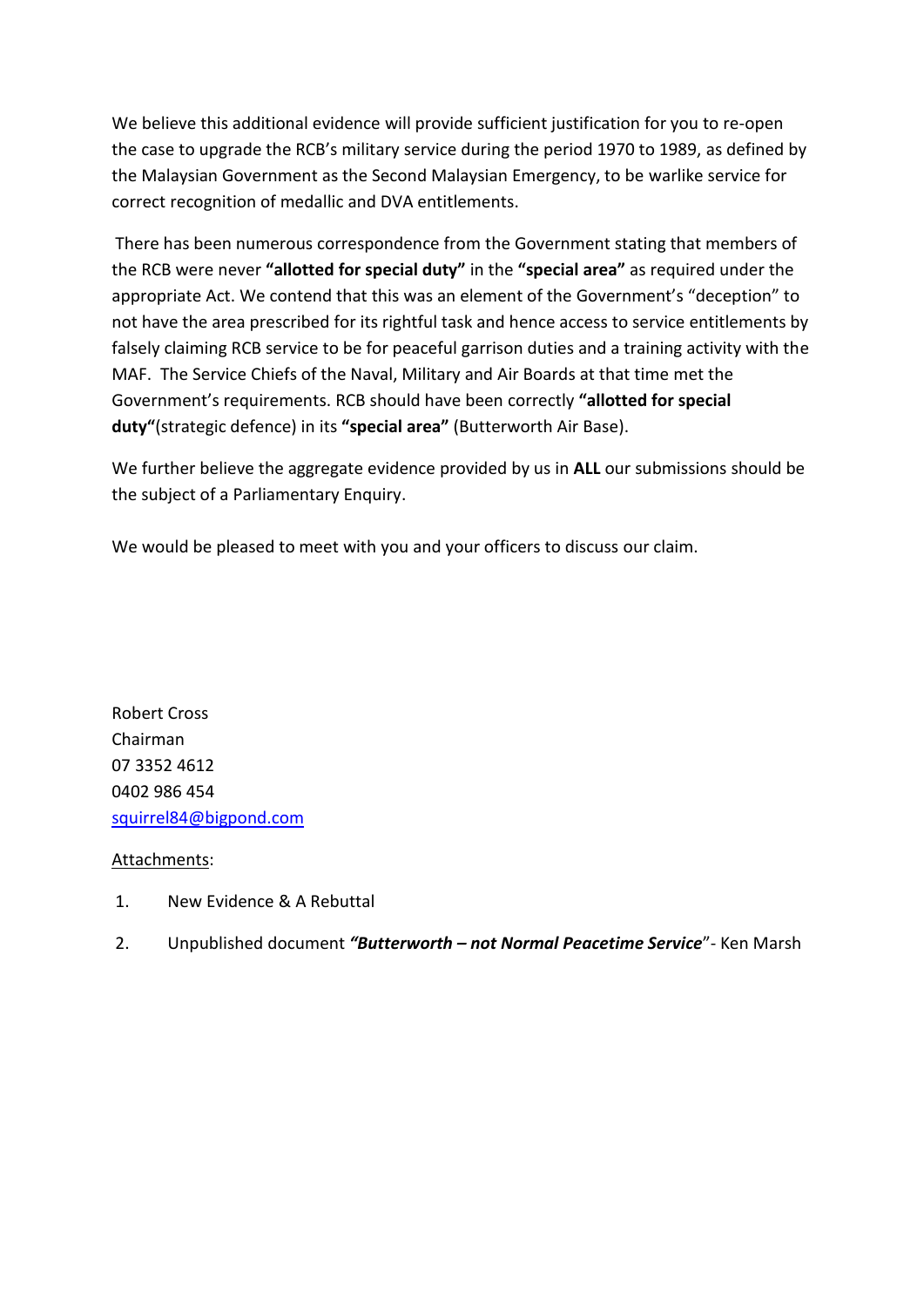# Attachment to RCB Group Letter to Defence Parliamentary Secretary

### **NEW EVIDENCE & A REBUTTAL**

### **A. STRATEGIC**

We finally have it admitted by the former Labor [Defence Minister, the Hon Stephen](http://www.minister.defence.gov.au/2011/11/10/minister-for-defence-address-to-the-australian-member-committee-of-the-council-for-security-cooperation-in-the-asia-pacific/)  [Smith MP, on the 10 Nov 2011](http://www.minister.defence.gov.au/2011/11/10/minister-for-defence-address-to-the-australian-member-committee-of-the-council-for-security-cooperation-in-the-asia-pacific/) when addressing the Council for Security Cooperation in the Asia Pacific at Curtain University that the true role of the RCB was for security duties to protect the RAAF assets and personnel at BAB . He stated *"In 1973 an Australian infantry company was established as Rifle Company Butterworth in Malaysia. This provided a protective and quick-reaction force to assist our regional partners during a resurgence of the Communist Insurgency".* 

His concise statement justifies our claim of the real purpose of the RCB deployment and **not training** as presented originally by the Whitlam Labor Government and continued on by successive Governments to the Australian people.

The supposed "training role" with the MAF never occurred and was a deception from the outset. The MAF were totally involved in combat operations and were unable to support training with the RCB. Realistically, the RCB was the only trained combat force inside BAB capable of combat operations to counter any enemy attack into the airbase, whether by indirect attack (mortar or rocket) from outside the base perimeter fence or a direct attack by enemy ground forces.

#### **B. OPERATIONAL**

1. The 1975 documents to the Dept of Foreign Affairs and Dept of Air marked **SECRET** detailing the mortar and rocket attacks on five Malaysian bases. These documents have never been presented to a review panel and that includes the DH&AAT, although Defence knew of these documents they were never released by them.

These documents reveal that a dangerous warlike situation existed, because of the mortar and rocket attacks and other direct enemy threats to bases across Malaysia and the distinct possibility that BAB, because of its use by the MAF as an operational base for air and ground offensive operations, could be the next prime target.

There was definitely an "objective danger". In fact in 1974, two unexploded mortar rounds were found inside BAB in the longer grass beside the runway by civilian grass cutters and an RCB patrol had located and captured a mortar baseplate outside the perimeter fence during a clearing patrol. There are numerous other examples of duties actually performed by the RCB within their BAB's operational boundaries that constitute clear response to real enemy threats.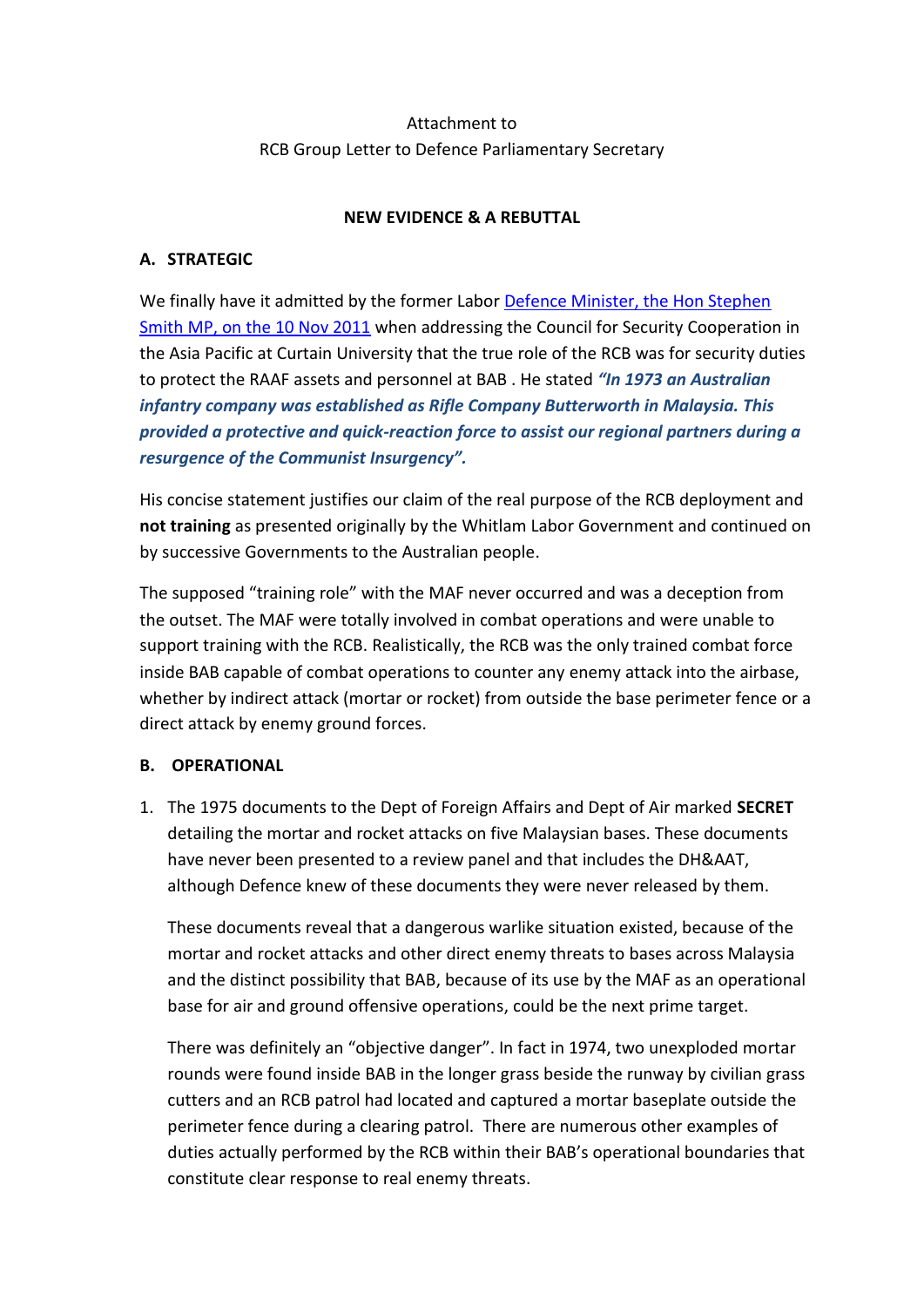The RCB was also used on various occasions as armed protection parties on the military buses for RAAF personnel when travelling to and from daily work party's duties from the island of Penang to BAB because of the ambush threat.

Additionally, on 4 April 1975 due to a worsening security situation at BAB, nine RAAF Service Police (SP) were deployed from Australia to supplement the RCB for security duties including "off-base" family security patrols at Penang and to assist in any evacuation of RAAF families if warranted under the RAAF Families Protection Plan (8 May 1972) as enemy rocket attacks had occurred at RMAF Base Sempang ( Kuala Lumpur) and a military installation at Penang on two occasions 31 March and 1 April 1975.

2. The "perception of danger" criteria as detailed by Major General Mohr in *Review of Service Entitlement Anomalies in Respect of SE Asian Service 1955-75* and reinforced by Justice Clarke in his *2003 Review of Veterans' Entitlements.*

General Mohr states;

*"To establish whether or not an "objective danger" existed at any given time, it is necessary to examine the facts as they existed at the time the danger was faced. Sometimes this will be a relatively simple question of fact. For example, where an armed enemy will be clearly proved to have been present. However, the matter cannot rest there."…..*

*"On the assumption that we are dealing with rational people in a disciplined armed service (i.e. both the person perceiving danger and those in authority at the time), then if a Serviceman is told there is an enemy and that he will be in danger then that member will not only perceive danger, but to him or her I will be an objective danger on rational and reasonable grounds. If called upon the member will face objective danger. The member's experience of the objective danger at the time will not be removed by "hindsight" showing that no actual enemy operations eventuated." …*

*"I believe that in making retrospective examinations on the nature of service many years after the event, as is now the case, the concepts and principles involved should be applied with an open mind to the interests of fairness and equity, especially if written historical material is unavailable for examination or is not clear on the facts. Tis is the approach that I have taken in addressing the anomalies put forward and to me, it accords with general Defence classification principles and the benevolent nature of the Veterans' Entitlements Acts, and the general principles promoted therein."*

The "perception of danger" and an "objective danger" are proven on the facts provided.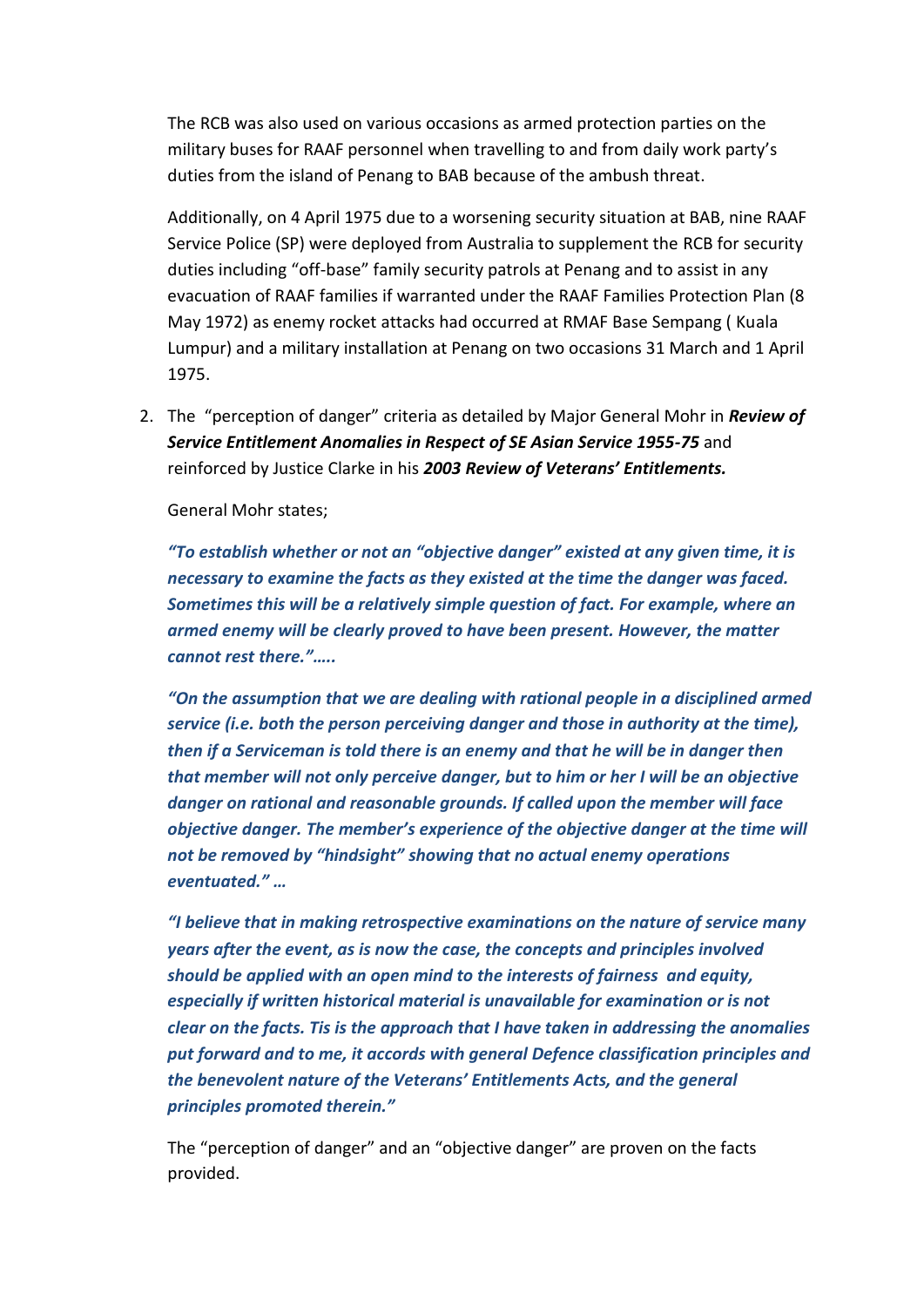- There was an enemy: they were the Communist Terrorists of the Communist Party of Malaya (CPM) and they were attacking Malaysian Government Forces in bases across the nation, killing 155 and wounding 854. Their mortar and rocket and small arms attacks could not discriminate between the various nationalities at BAB and as such the RCB "incurred danger". So there is no question that there was an "objective danger" from enemy forces to the defenders of BAB.
- RCB troops formed the only internal combat force capable of and authorised to use lethal force in defence of the Australian assets, the IADS and personnel and realistically also the Malaysian assets and personnel there as being part of the shared defence of the airbase. This is a warlike situation in defence of the airbase as the RCB were on permanent 24 hr notice, fully armed and ready for immediate action, with defined rules of engagement to counter any enemy attack, whether by armed incursion or mortar and rocket attack. Such an attack, being a likely scenario, as detailed in the intelligence briefings was prepared for by RCB's counter penetration and counter attack contingency plans.
- 3. The unpublished document by Mr. Ken Marsh titled *"Butterworth – not Normal Peacetime Service"*, (attached) is a compact and comprehensive analysis of RCB service including data from numerous un-presented files marked **SECRET** which clearly showed the danger posed to the RCB defenders of Butterworth Air Base (BAB).

Ken Marsh has factually woven together the numerous secret documents (approx 250 pages) to pointedly show the true threat assessment to BAB during the Communist insurgency years with the likelihood of attack to it and the increased concerns of Australian Service Chiefs about it.

He produces data to show how the RCB service 1970-89 (Second Malayan Emergency) is at least comparable with the earlier First Malayan Emergency service and rightly makes the warlike service claim for the RCB troops as logical and reasonable.

*4.* The Ubon Air Base 1965-68 is a precedent in regards to the "perception of danger". Here we see how precedence has been set in regards to RAAF service at Ubon airbase 1965-68. That military service was upgraded to warlike service status after several reviews based on the fact that they "incurred danger" by the escalation of the Vietnam War and hence a "perceived danger" became an "objective danger" which was enough for Major General Mohr in his **Review of Service Entitlement Anomalies in Respect of SE Asian Service 1955-75** to grant them warlike service recognition, *" even though no danger eventuated in the sense that there were no*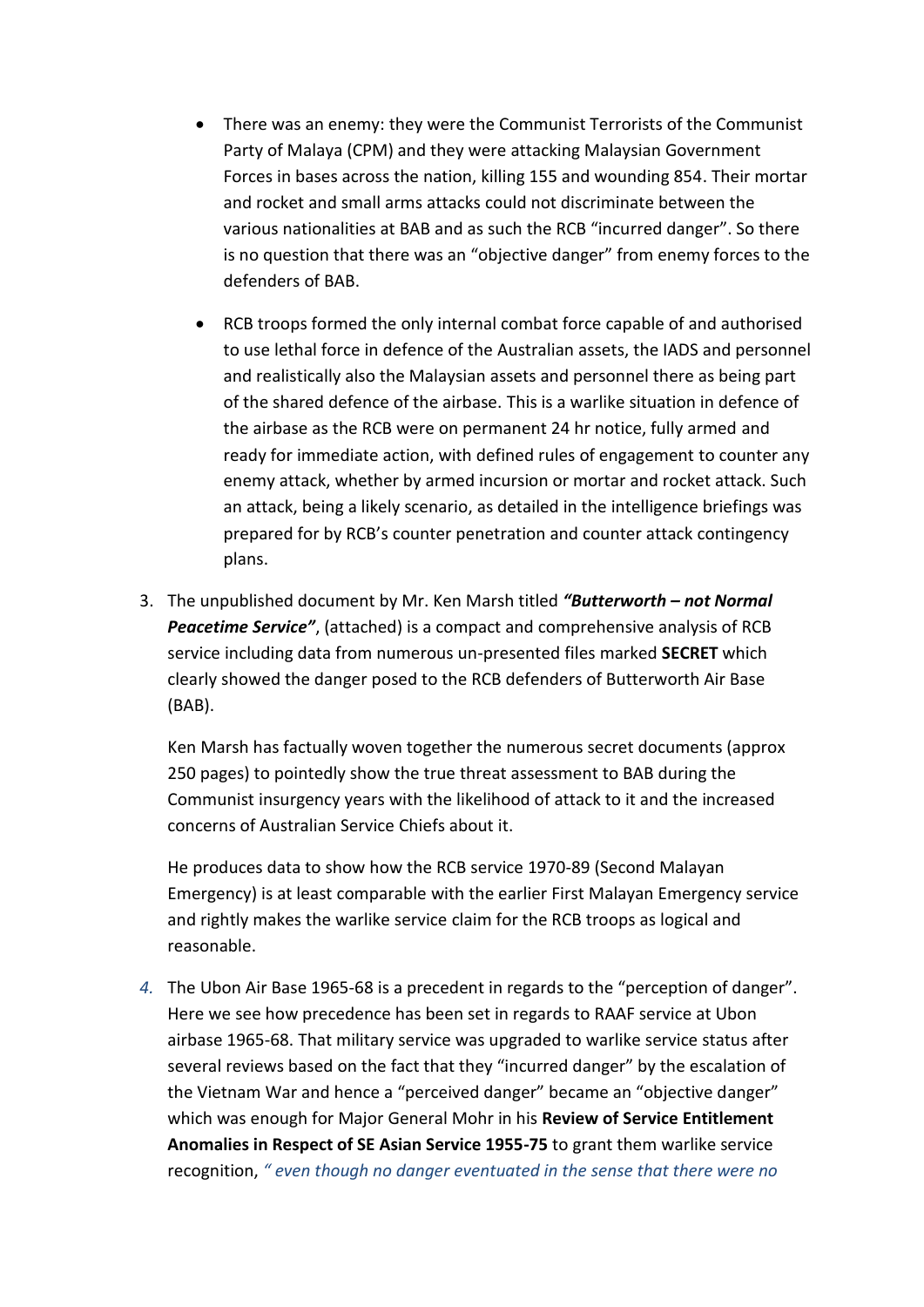*actual combat engagements, they were armed for combat and had been told by those who knew more of the situation that danger did exist and they must hold themselves in readiness to meet it, not at some indeterminable time in the future, but at five minutes notice".* 

If those forces at Ubon faced an "objective danger" from enemy forces then similarly the RCB troops at BAB also faced an "objective danger" as the enemy forces were attacking military bases across Malaysia and the BAB being an MAF operational and administrative support base for both air and ground combat operations was a most likely target.

This was a warlike situation in defence of the airbase as the RCB were on a permanent roster, fully armed, with rules of engagement and ready for immediate action when BAB came under attack, whether by armed incursion or mortar and rocket attack by any enemy force. Such an attack was a likely scenario as detailed in numerous reports between Defence and the Minister.

5. Register of RCB deaths and injuries. From our records there were nine infantry soldiers of the Royal Australian Regiment (RAR) who died whilst on duty at BAB. We are unsure of other deaths from other Army Corps. Irrespective, their deaths occurred while deployed for a specific reason at RCB, and this fact as for those injured as well cannot be ignored.

They died overseas in a foreign country doing their duty. We have been unable to substantiate the number of wounded/injured personnel from this service also but as a general rule of 10 casualties /1 death, this would equate to approx 90 injured exsoldiers eligible for VEA benefits.

## **C. REBUTTAL**

The Government states that as the Air Base Butterworth Ground Defence Operations Centre (GDOC) was never activated during the 19 years of the shared defence at BAB, it must therefore have been peacetime service.

We have evidence that reveals this statement to be false and therefore not a valid defence against our claim.

The contention that the GDOC was never activated does not mean that the RCB were never activated by GDOC authorities in response to likely enemy actions: there are documented occurrences where the RCB was placed on higher degrees of warning notice whether the GDOC was fully manned or not. We have statutory declarations from RCB soldiers and officers to substantiate such actions in a number of years. These occasions were activated upon advice from the RAAF Ground Liaison Officer (GLO) who obviously had knowledge of potential hostile enemy intentions in areas around the